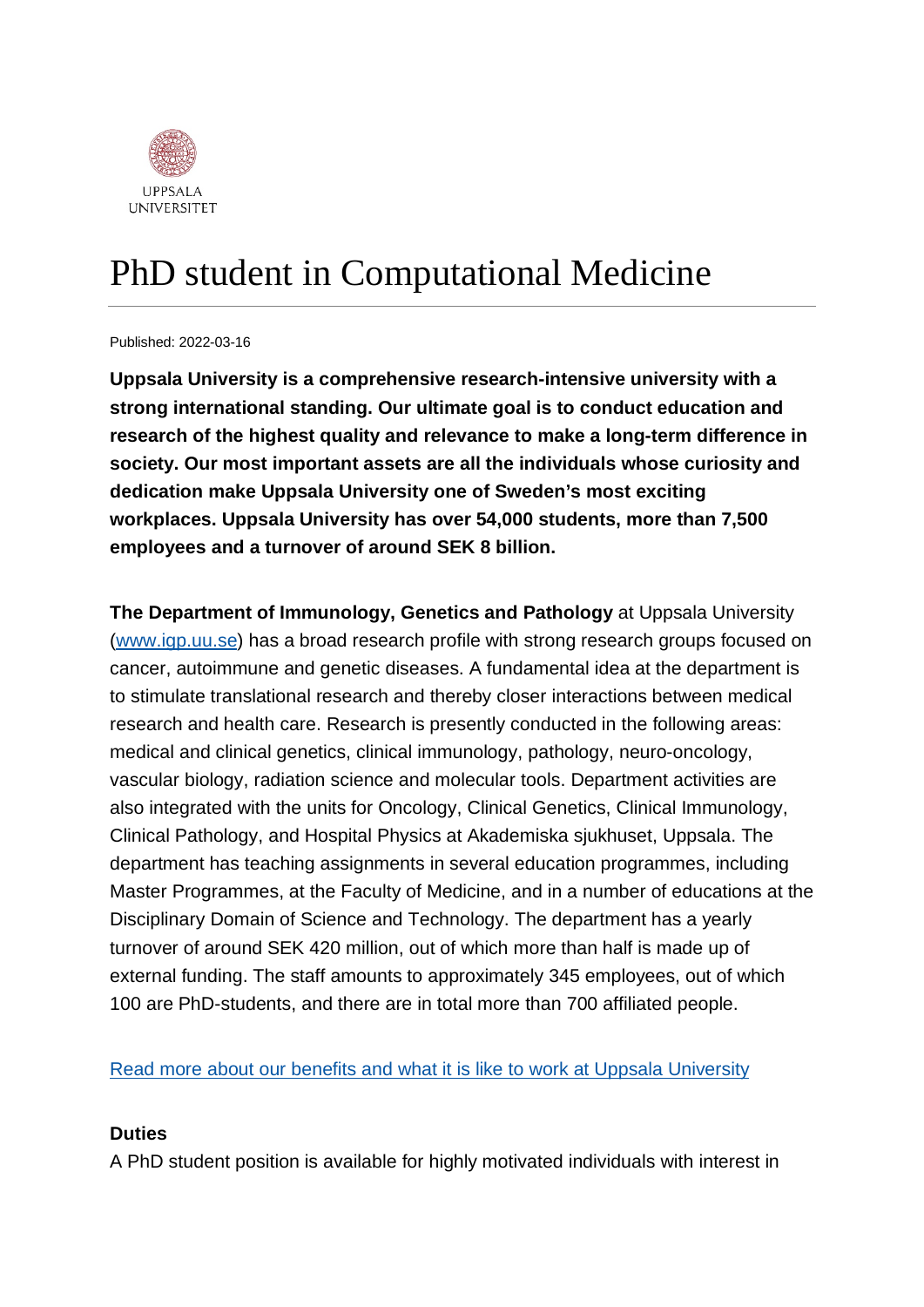large-scale computations and of genetic / medical epidemiology. The position is in the laboratory of Associate Professor Åsa Johansson group at Uppsala University, Department of Immunology, Genetics and Pathology. The research group works with identifying risk factors for common diseases and building models for risk assessment or stratification of patients based on molecular data. More information about the research group's activity can be accessed

at [https://www.igp.uu.se/forskning/genetik\\_genomik/asa-johansson/](https://www.igp.uu.se/forskning/genetik_genomik/asa-johansson/) The aim of the doctoral project is to evaluate how neural networks can be used in various medical research questions.

This PhD position is part of the eSSENCE - SciLifeLab graduate school in dataintensive science. The school addresses the challenge of data-intensive science both from the foundational methodological perspective and from the perspective of datadriven science applications. It is an arena where experts in computational science, data science and data engineering (systems and methodology) work closely together with researchers in (data-driven) sciences, industry and society to accelerate dataintensive scientific discovery.

eSSENCE is a strategic collaborative research programme in e-science between three Swedish universities with a strong tradition of excellent e-science research: Uppsala University, Lund University and Umeå University.

SciLifeLab is a leading institution and national research infrastructure with a mandate to enable cutting-edge life sciences research in Sweden, foster international collaborations, and attract and retain knowledge and talent.

The successful candidate will devote most of the time towards his/her research level education. Other service activities within the department, e.g. education and administrative work can be included within the framework of the employment (maximum 20%). The position will be extended with the time devoted to teaching to allow four years of full-time graduate studies. The student is expected to take part in courses and other activities of the graduate school.

#### **Requirements**

To be admitted to the PhD position, a master's degree is required [\(http://www2.medfarm.uu.se/utbildning/forskarniva/vill\\_du\\_borja/\)](http://www2.medfarm.uu.se/utbildning/forskarniva/vill_du_borja/), and for the advertised position it is required that the degree is in bioinformatics, technical biology,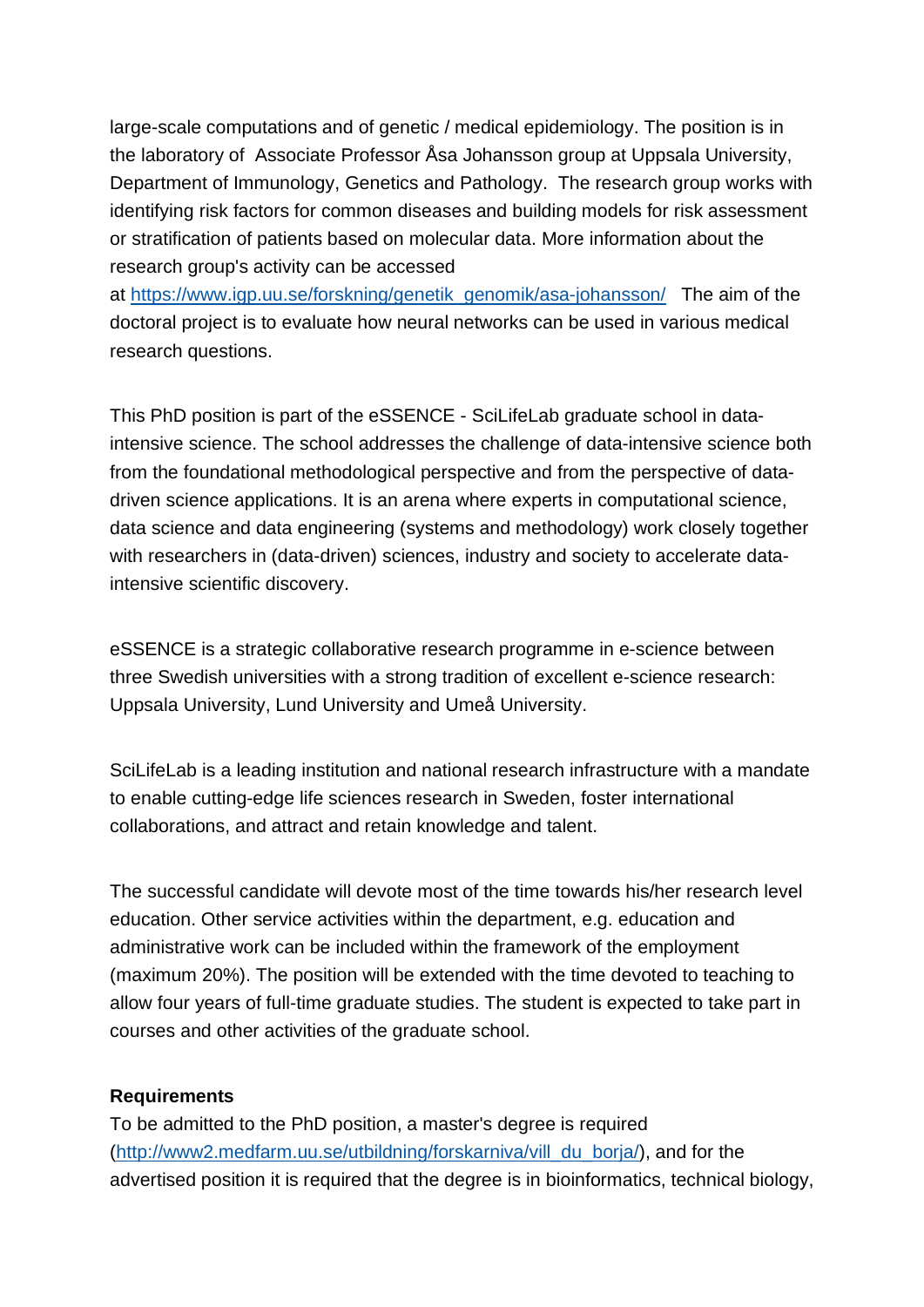computer science, mathematics or similar. A degree in medicine or biology complemented by courses in computer science and mathematics can also be accepted. Experience of working in the Unix / Linux environment and documented experience of working in R or Python is a requirement. Proficiency in oral and written English is required.

## **Additional qualifications**

Basic experience and interest in machine learning and neural networks, bioinformatics, biostatistics and medical research is a merit. Strong merits are also previous research experience (e.g. degree project) in genetic or medical epidemiology and documented experience of large-scale data analyzes.

Rules governing PhD students are set out in the Higher Education Ordinance chapter 5, §§ 1-7 and in [Uppsala University's rules and guidelines.](https://regler.uu.se/?languageId=1)

## **About the employment**

The employment is a temporary position according to the Higher Education Ordinance chapter 5 § 7*.* Scope of employment 100 %. Starting date as agreed. Placement: Uppsala.

**For further information about the position, please contact:** Åsa Johansson, asa.johansson@igp.uu.se.

# **Please submit your application by 13 April 2022, UFV-PA 2022/547.**

Are you considering moving to Sweden to work at Uppsala University? [Find out more](https://www.uu.se/en/about-uu/join-us/advantages/)  [about what it´s like to work and live in](https://www.uu.se/en/about-uu/join-us/advantages/) Sweden.

Please do not send offers of recruitment or advertising services.

# **Submit your application through Uppsala University's recruitment system.**

**Placement:** Department of Immunology, Genetics and Pathology **Type of employment:** Full time , Temporary position longer than 6 months **Pay:** Fixed salary